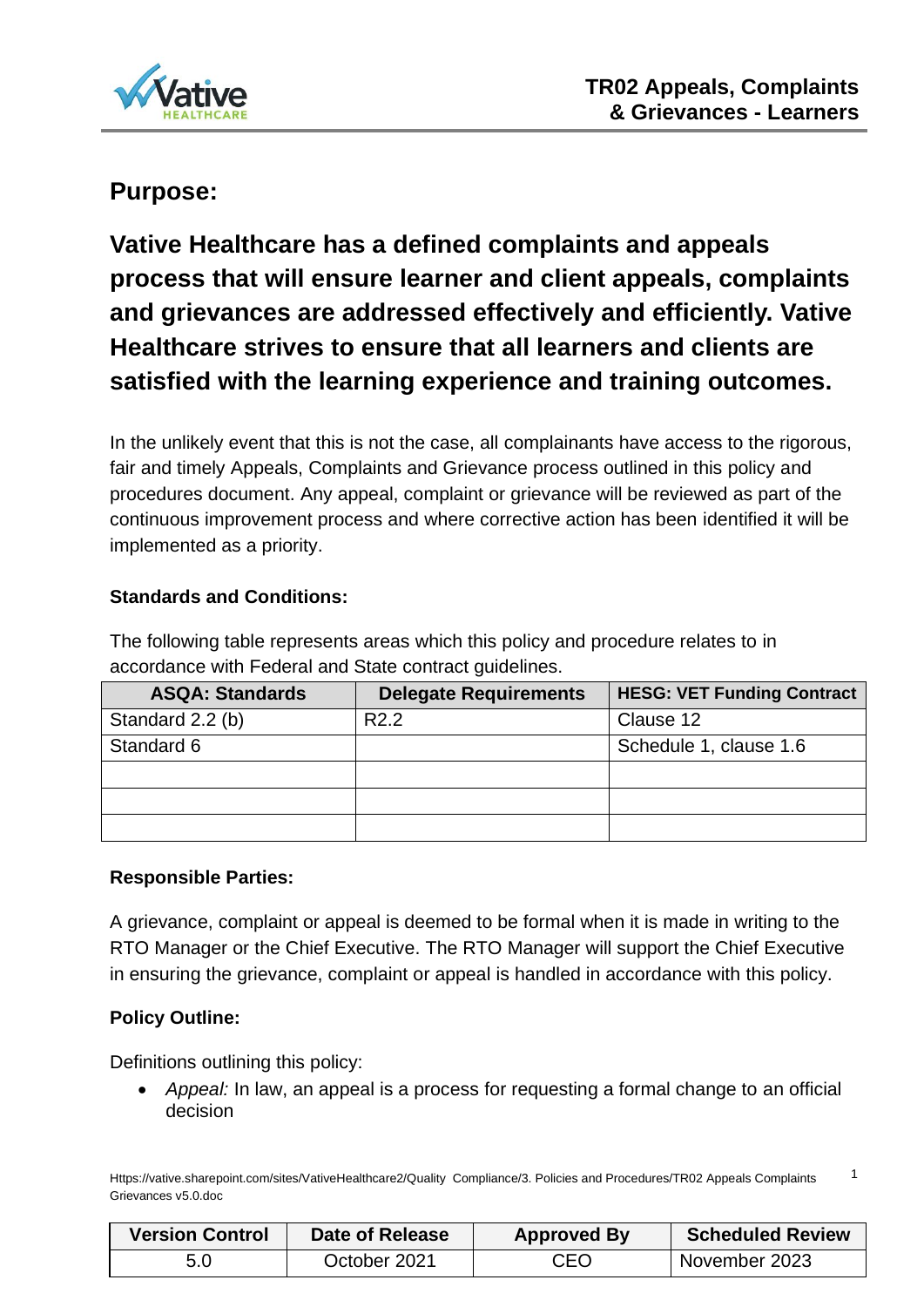

- *Complaint:* A statement that a situation is unsatisfactory or unacceptable.
- *Grievance:* An official statement of a complaint over something believed to be wrong or unfair.

If a learner or client is dissatisfied with any aspect of the training being undertaken, it should first be discussed directly with the educator, or if that is not appropriate, the RTO Manager.

Learners and clients have the right to present a complaint and to appeal any decisions (including assessment decisions). All appeals, complaints and grievances will be handled in an unbiased manner and will adopt the principles of natural justice and procedural fairness. Vative Healthcare will treat all appeals, complaints and grievances in confidence.

If the issue is unable to be resolved within 5 working days or it is not appropriate that the RTO Manager or educator address it, the issue is to be referred to the Chief Executive Officer of Vative Healthcare.

Where Vative Healthcare considers more than 60 calendar days are required to process and finalise the complaint or appeal. Vative Healthcare will:

- Inform the Complainant in writing, including reasons why more than 60 calendar days are required: and
- Regularly update the Complainant on the progress of the matter

Where an appeal, complaint or grievance cannot be resolved through discussion and conciliation Vative Healthcare acknowledges the need to engage an appropriate external, independent agent for mediation, see details listed below.

Disputes Settlement Centre A Division of the Department of Justice 4 / 456 Lonsdale St, Melbourne, Victoria, 3000 Phone: 1300 372 888 Fax: 8684 1311 Email: [dscv@justice.vic.gov.au](mailto:dscv@justice.vic.gov.au)

The Dispute Settlement Centre of Victoria (DSCV) aims to assist in resolution of a wide range of disputes and prevent the need for legal action. Their fee free services include offering practical strategies, mediation and education programs.

Https://vative.sharepoint.com/sites/VativeHealthcare2/Quality Compliance/3. Policies and Procedures/TR02 Appeals Complaints Grievances v5.0.doc  $\mathfrak{p}$ 

| <b>Version Control</b> | Date of Release | <b>Approved By</b> | <b>Scheduled Review</b> |
|------------------------|-----------------|--------------------|-------------------------|
| 5.0                    | October 2021    | CEO                | November 2023           |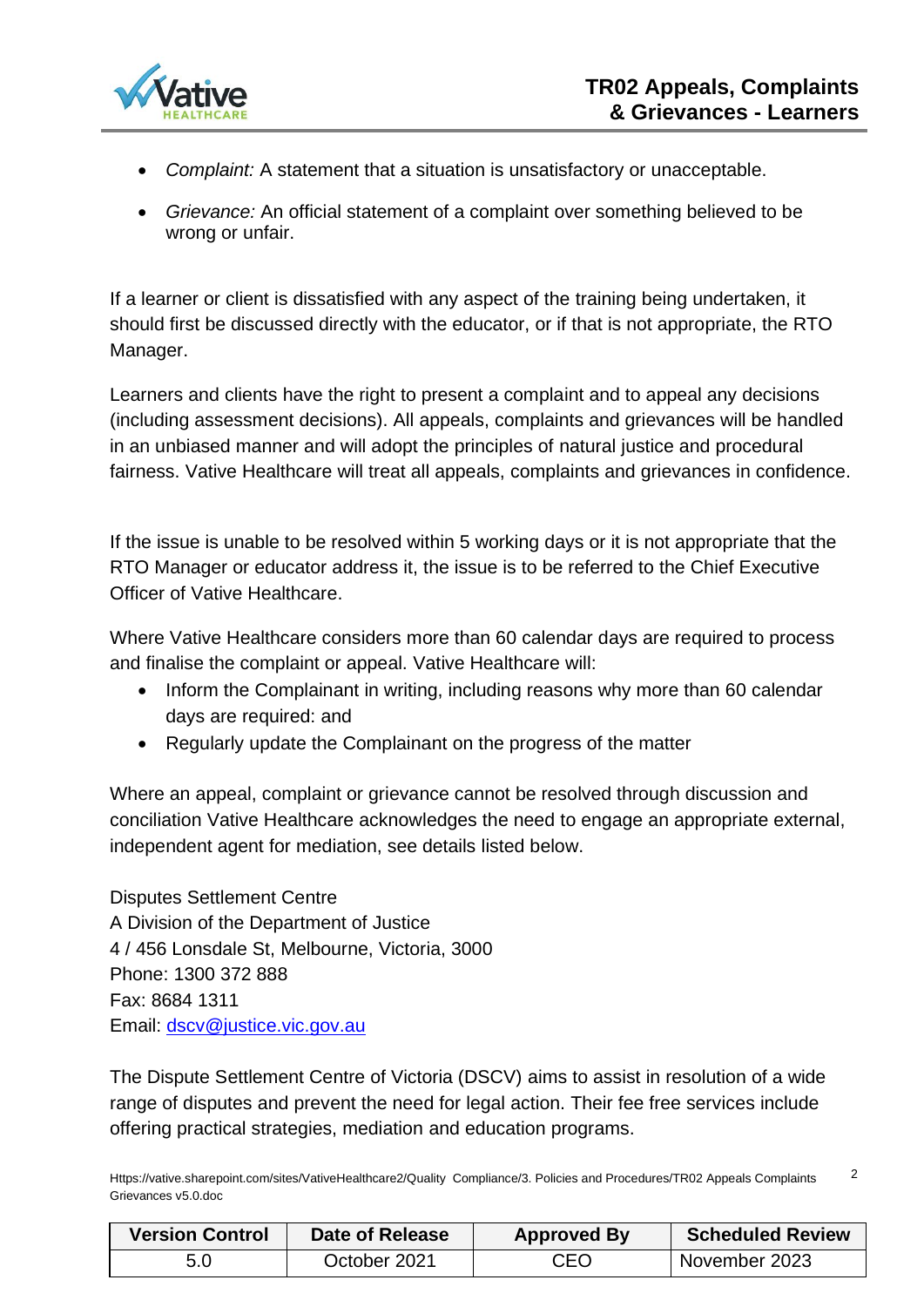

### **Procedure Outline:**

All complaints and appeals, no matter how they are received are to be logged within the Complaints & Appeals Register. Emails and file notes in relation to complaints and appeals are also kept within the following location: Compliance\ASQA\Complaints & Appeals

In the event of a Formal Complaint or Appeal the following steps will be taken:

- 1. Formal complaints and appeals must be made via the 'Appeals, Complaints and Grievances form' or sent via email detailing the complaint.
- 2. The 'Appeals, Complaints and Grievances form' is in the student handbook, on the Vative Healthcare website or to be supplied to the complainant upon request.
- 3. The 'Appeals, Complaints and Grievances form' is to be addressed to the RTO Manager of Vative Healthcare.
- 4. Upon receipt of the complaint (via Appeals, Complaints and Grievances form or email) the RTO Manager will acknowledge the complaint in writing and will commence investigation within 5 working days.
- 5. The RTO Manager will inform those involved in the allegation and provide an opportunity to present their side of the matter.
- 6. The RTO Manager will commence the processes for resolution.
- 7. The RTO Manager will notify the Complainant of the result of the investigation, his/her recommendations and outcome, including reasons for decision/s made with reference to 'Appeals, Complaints and Grievance form'.

Whereby a Complainant telephones Vative Healthcare:

- 1. The person taking the call will be professional and confident at all times regarding Vative Healthcare and the service products offered by Vative Healthcare.
- 2. The person taking the call will refer the complaint to the RTO manager who will respond to the Complainant within 48 hours.
- 3. A request will be made to submit an Appeals, Complaints and Grievances form or to detail the complaint in an email to the RTO Manager.

Refer to the attached Appeals, Complaints and Grievances Form on the following page.

Substantiated complaints will also be logged on the Improvement Register for further investigation to identify potential causes and ensure appropriate action is taken to mitigate or remove the cause.

Https://vative.sharepoint.com/sites/VativeHealthcare2/Quality Compliance/3. Policies and Procedures/TR02 Appeals Complaints Grievances v5.0.doc 3

| <b>Version Control</b> | Date of Release | <b>Approved By</b> | <b>Scheduled Review</b> |
|------------------------|-----------------|--------------------|-------------------------|
| 5.0                    | October 2021    | CEO                | November 2023           |